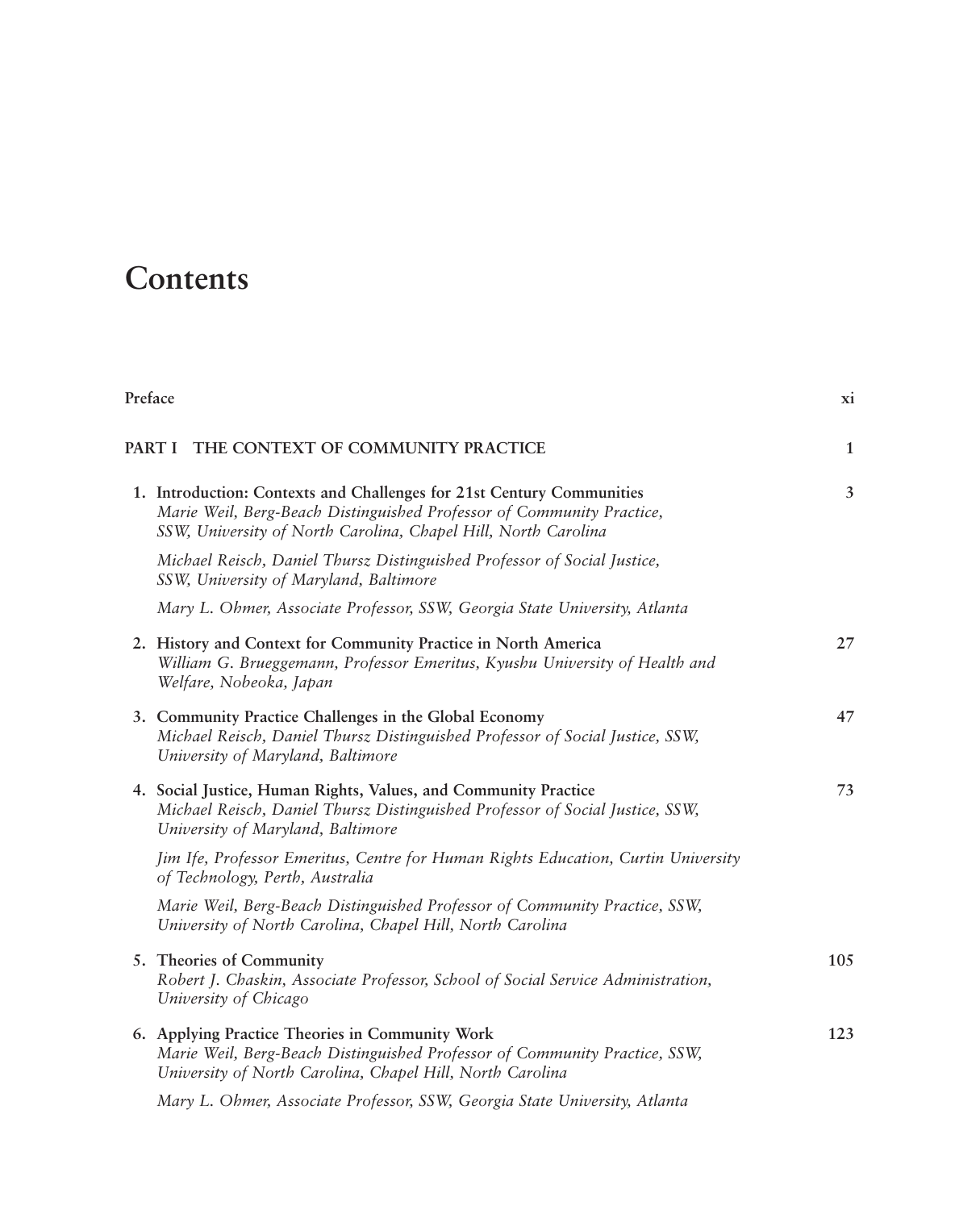## **PART II. MAJOR APPROACHES TO COMMUNITY PRACTICE: DEVELOPMENT, ORGANIZING, SOCIAL PLANNING, AND SOCIAL CHANGE 163**

| 7. Evolution, Models, and the Changing Context of Community Practice<br>Marie Weil, Berg-Beach Distinguished Professor of Community Practice, SSW, University<br>of North Carolina, Chapel Hill, North Carolina | 167 |
|-----------------------------------------------------------------------------------------------------------------------------------------------------------------------------------------------------------------|-----|
| Dorothy N. Gamble, Clinical Professor Emerita, University of North Carolina, Chapel Hill                                                                                                                        |     |
| Mary L. Ohmer, Associate Professor, SSW, Georgia State University, Atlanta                                                                                                                                      |     |
| A. Development                                                                                                                                                                                                  |     |
| 8. Development Theories and Community Development Practice: Trajectory of Changes<br>Lakshmi Lingam, Deputy Director & Professor, Tata Institute of Social Sciences,<br>Mumbai and Hyderabad, India             | 195 |
| 9. Sustainable Community Development<br>Dorothy N. Gamble, Clinical Professor Emerita, University of North Carolina, Chapel Hill                                                                                | 215 |
| Marie D. Hoff, Professor Emerita, Boise State University, Idaho                                                                                                                                                 |     |
| <b>B.</b> Organizing                                                                                                                                                                                            |     |
| 10. The Practice of Community Organizing: Comparing and Contrasting Conflict and<br><b>Consensus Approaches</b><br>Mary L. Ohmer, Associate Professor, SSW, Georgia State University, Atlanta                   | 233 |
| Fred Brooks III, Associate Professor, SSW, Georgia State University, Atlanta                                                                                                                                    |     |
| 11. New Theory for New Constituencies: Contemporary Organizing in Communities<br>of Color                                                                                                                       | 249 |
| Rinku Sen, President and Executive Director, The Applied Research Center, New York                                                                                                                              |     |
| C. Planning                                                                                                                                                                                                     |     |
| 12. Community-Based Social Planning: Theory and Practice<br>Marie Weil, Berg-Beach Distinguished Professor of Community Practice, SSW, University of<br>North Carolina, Chapel Hill, North Carolina             | 265 |
| 13. Larger-Scale Social Planning: Planning for Services and Communities<br>Jon Simon Sager, Clinical Associate Professor, University of Southern California SSW                                                 | 299 |
| Marie Weil, Professor, University of North Carolina, Chapel Hill, North Carolina                                                                                                                                |     |
| D. Progressive Social Change: People, Systems, and Societies                                                                                                                                                    |     |
| 14. Participatory Methods in Community Practice<br>Dorothy N. Gamble, Clinical Professor Emerita, University of North Carolina,<br>Chapel Hill                                                                  | 327 |
| 15. Political, Social, and Legislative Action<br>Jacqueline Mondros, Dean and Professor, Hunter College, SSW, City University of New York                                                                       | 345 |
| 16. Radical Community Organizing<br>Michael Reisch, Daniel Thursz Distinguished Professor of Social Justice, SSW,<br>University of Maryland, Baltimore                                                          | 361 |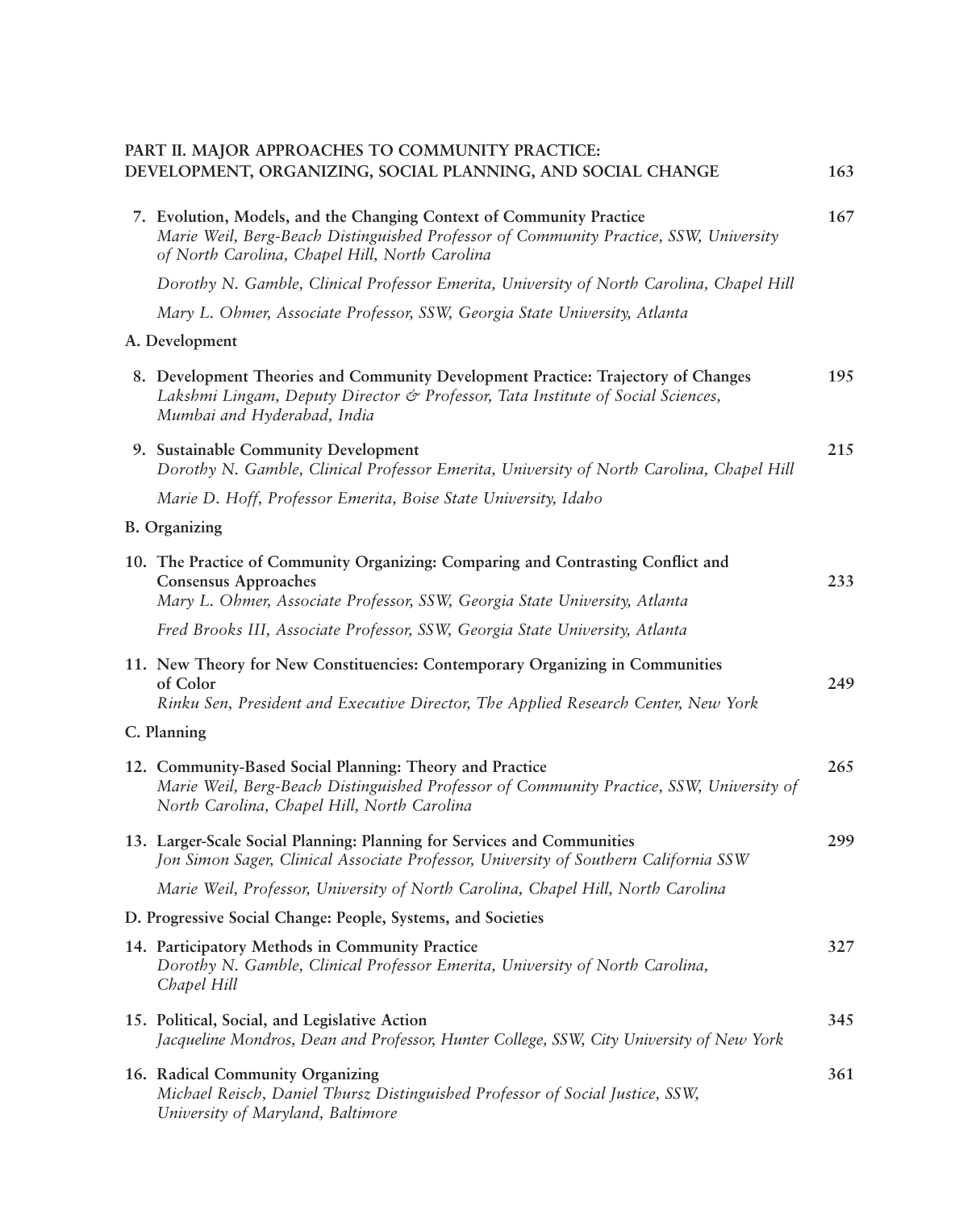|  | 17. Coalitions, Collaborations, and Partnerships: Interorganizational Approaches to<br>Social Change<br>Terry Mizrahi, Professor Hunter College SSW, City University of New York                                                                  | 383 |
|--|---------------------------------------------------------------------------------------------------------------------------------------------------------------------------------------------------------------------------------------------------|-----|
|  | Beth B. Rosenthal, Adjunct Professor, New York University                                                                                                                                                                                         |     |
|  | Jan Ivery, Associate Professor, SSW, Georgia State University, Atlanta                                                                                                                                                                            |     |
|  | 18. Eight Models of Policy Practice: Local, State, National, and International Arenas<br>Bruce Jansson, Margaret W. Driscoll/Louise M. Clevenger Professor of Social Policy<br>and Administration, University of Southern California              | 403 |
|  | Gretchen Heidemann, ABD, SSW, University of Southern California                                                                                                                                                                                   |     |
|  | Jacquelyn McCroskey, John Milner Professor of Child Welfare, University of Southern<br>California                                                                                                                                                 |     |
|  | Ralph David Fertig, J.D., Clinical Professor, University of Southern California                                                                                                                                                                   |     |
|  | PART III. ISSUES, AREAS, AND FIELDS OF COMMUNITY PRACTICE                                                                                                                                                                                         | 421 |
|  | A. Issues and Areas                                                                                                                                                                                                                               |     |
|  | 19. Cultural Competency: Organizations and Diverse Populations<br>Patricia St. Onge, CEO, Seven Generations Consulting and Coaching, San Francisco                                                                                                | 425 |
|  | 20. Principles, Skills, and Practice Strategies for Promoting Multicultural Communication and<br>Collaboration<br>Lorraine M. Gutiérrez, Arthur F. Thurnau Professor, School of Social Work & Department of<br>Psychology, University of Michigan | 445 |
|  | Edith A. Lewis, Associate Professor, School of Social Work, University of Michigan                                                                                                                                                                |     |
|  | Adrienne B. Dessel, Co-Associate Director, Program on Intergroup Relations,<br>University of Michigan                                                                                                                                             |     |
|  | Michael Spencer, Professor and Associate Dean for Educational Programs, School of Social<br>Work, University of Michigan                                                                                                                          |     |
|  | B. Fields of Practice and Populations                                                                                                                                                                                                             |     |
|  | 21. Rural Community Practice: Organizing, Planning, and Development<br>Iris Carlton-LaNey, Professor, University of North Carolina, Chapel Hill                                                                                                   | 461 |
|  | N. Yolanda Burwell, Senior Fellow, North Carolina Rural Economic Development Center                                                                                                                                                               |     |
|  | Craig White, Co-Director, Center for Participatory Change, Asheville, North Carolina                                                                                                                                                              |     |
|  | 22. Renewing Social Work's Commitment to Workplace Justice<br>Alice B. Gates, Visiting Professor, University of Portland, Portland Oregon                                                                                                         | 479 |
|  | David Dobbie, Assistant to the President, American Federation of Teachers, Detroit Michigan                                                                                                                                                       |     |
|  | 23. Community, Economic, and Social Development in a Changing World<br>David M. Feehan, CEO Civitas Consulting Group                                                                                                                              | 495 |
|  | Marvin D. Feit, Professor, Ethelyn R. Strong School of Social Work, Norfolk State University                                                                                                                                                      |     |
|  | Carol Becker, University of St. Thomas and CDC Consultant                                                                                                                                                                                         |     |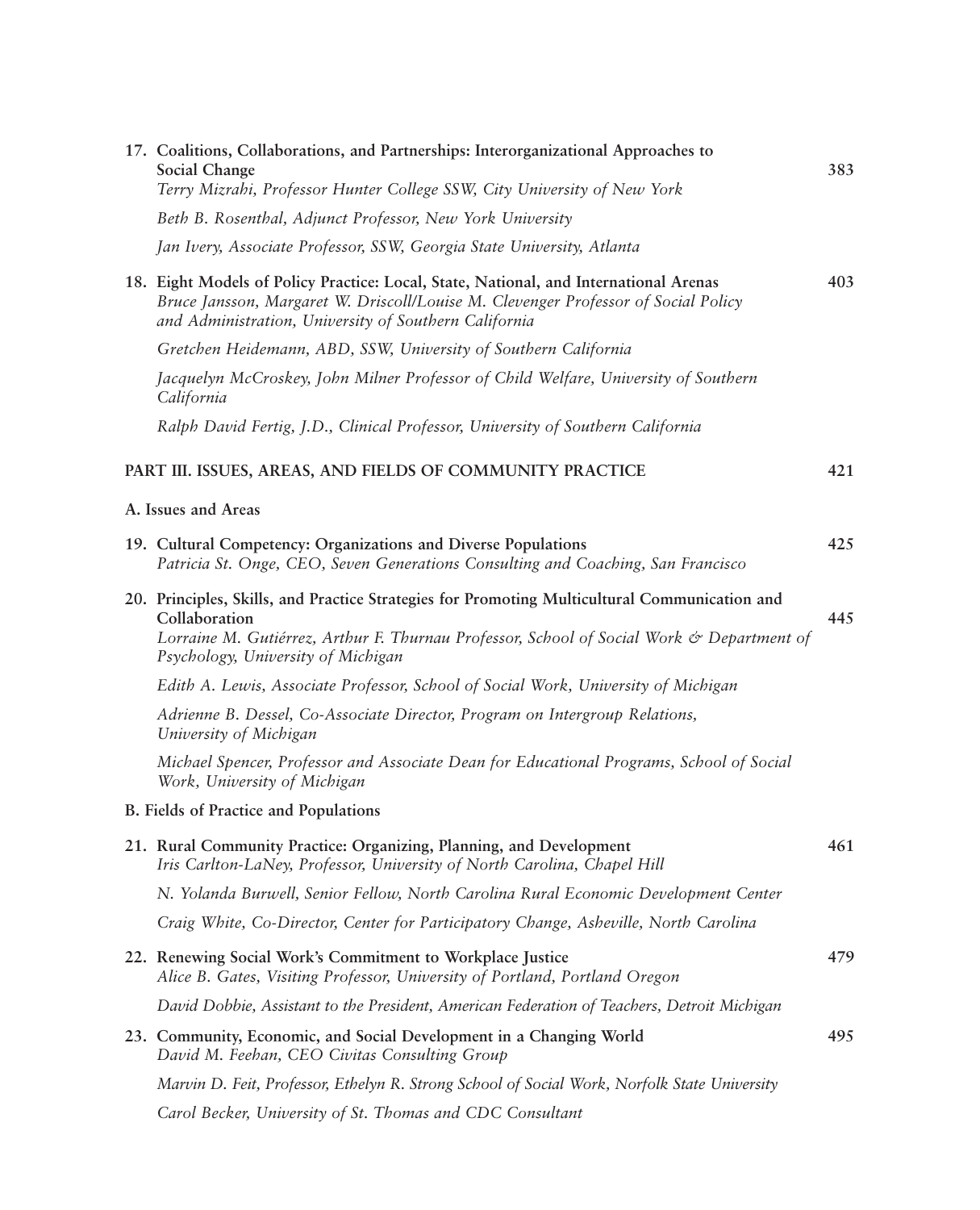| 24. Comprehensive Community Building at a Crossroads in Civil Society<br>Tracy M. Soska, University of Pittsburgh, Director of Continuing Education and Chair<br>Community Organizing and Social Administration | 513 |
|-----------------------------------------------------------------------------------------------------------------------------------------------------------------------------------------------------------------|-----|
| Robert Feikema, Community Organizer and Consultant, Pittsburgh                                                                                                                                                  |     |
| 25. Creating a Model Children's Service System: Lessons Learned From San Francisco<br>Margaret Brodkin, MSSA, Executive Director, A New Day<br>for Children, San Francisco                                      | 531 |
| 26. Youth-Led Organizing, Community Engagement, and Opportunity Creation<br>Melvin Delgado, Professor, School of Social Work, Boston University                                                                 | 547 |
| Lee Staples, Community Organizer and Clinical Professor, Boston University                                                                                                                                      |     |
| 27. Restorative Justice and Youth Offending<br>Joan Pennell, Director, Center for Family and Community Engagement, North Carolina<br>State University                                                           | 567 |
| Gabrielle Maxwell, Senior Associate, Institute of Policy Studies, Victoria University of<br>Wellington, New Zealand                                                                                             |     |
| Jessalyn Nash, Adjunct Professor, Criminology and Criminal Justice,<br>Sonoma State University, California                                                                                                      |     |
| PART IV. GLOBAL ISSUES AND APPROACHES                                                                                                                                                                           | 585 |
| 28. Global Change and Indicators of Social Development<br>Richard J. Estes, Professor and Director International Programs, SSW, University of<br>Pennsylvania                                                   | 587 |
| 29. Confronting Global Poverty: Building Economic Opportunity                                                                                                                                                   |     |
| and Social Inclusion<br>Gina Agnes N. Chowa, Assistant Professor, University of<br>North Carolina, Chapel Hill                                                                                                  | 607 |
| Rainier De Vera Masa, MSW, University of North Carolina, Chapel Hill                                                                                                                                            |     |
| Michael Sherraden, Benjamin E. Youngdahl Professor of Social Development and<br>Director, Center for Social Development, George Warren Brown School of Social Work,<br>Washington University, St. Louis         |     |
| Marie Weil, Berg-Beach Distinguished Professor of Community Practice, SSW University<br>of North Carolina, Chapel Hill, North Carolina                                                                          |     |
| 30. International Community Practice: Local-Global Issues and Strategies<br>Manohar Pawar, Professor and Director, Centre for Rural Social Research, Charles Sturt<br>University, Australia                     | 633 |
| 31. Women and Leadership in Development, Planning, Organizing, and Social Change<br>Mónica Marie Alzate, Associate Professor, University of Oklahoma, Norman                                                    | 653 |
| Janki Andharia, Professor, Tata Institute of Social Sciences, Mumbai                                                                                                                                            |     |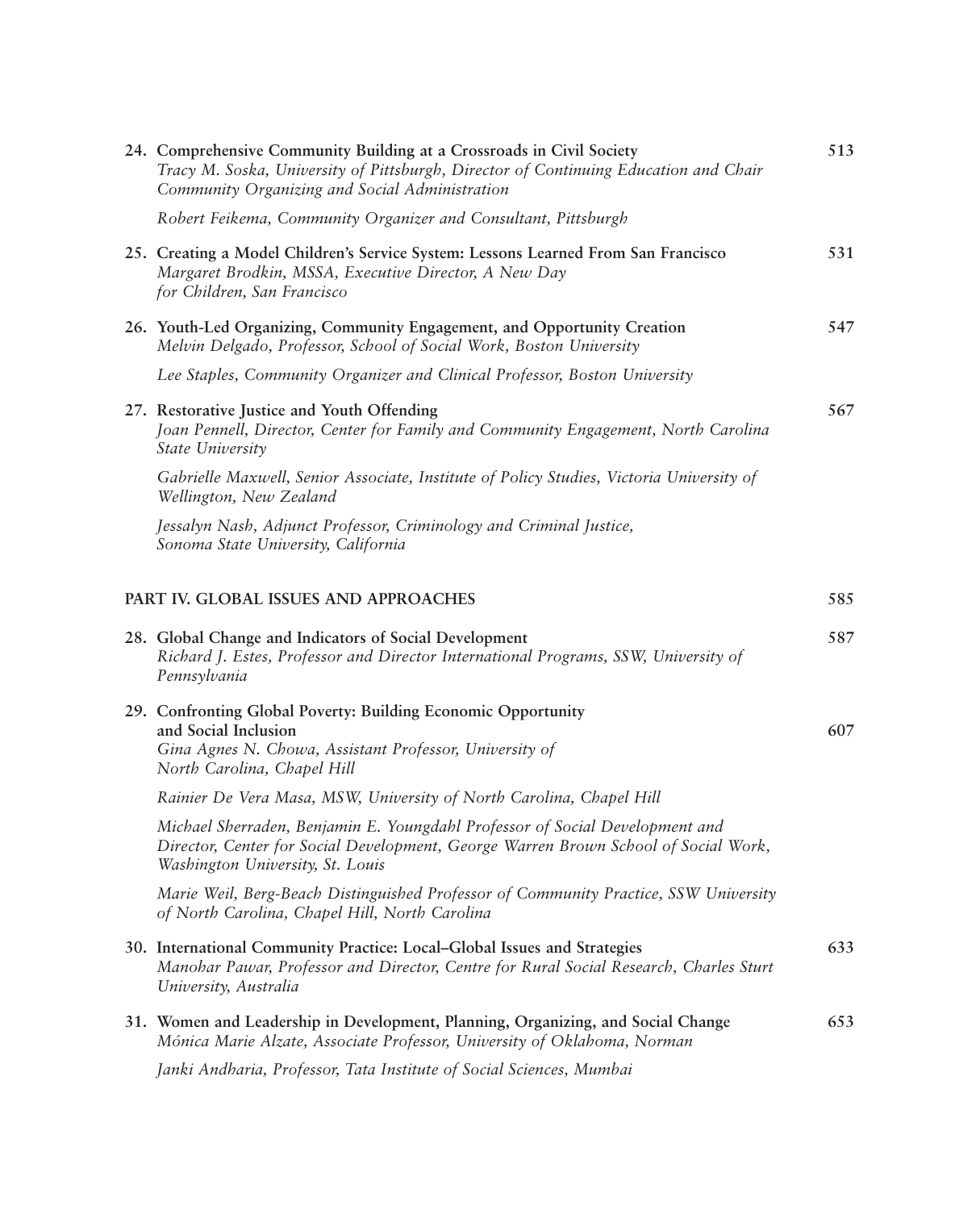| Gina Agnes N. Chowa, Assistant Professor, University of North Carolina, Chapel Hill                                                                                                            |     |
|------------------------------------------------------------------------------------------------------------------------------------------------------------------------------------------------|-----|
| Marie Weil, Professor, University of North Carolina, Chapel Hill                                                                                                                               |     |
| Alison Doernberg, MSW, University of North Carolina, Chapel Hill                                                                                                                               |     |
| PART V. COMMUNITY-BASED ORGANIZATIONS, COMMUNITY BUILDING,<br>SERVICE COORDINATION, PROGRAM DESIGN, AND RESOURCE DEVELOPMENT                                                                   | 683 |
| 32. The Role of Human Service Nonprofits in Promoting Community Building<br>Mark Samples, MSW, School of Social Welfare, University of California, Berkeley                                    | 685 |
| Michael J. Austin, Professor and Director, Mack Center on Nonprofit Management in the<br>Human Services, School of Social Welfare, University of California, Berkeley                          |     |
| 33. Building Local Capacity for Rural Development: Experiences From World Neighbors<br>Scott A. Killough, Vice President, Learning and Innovation, World Neighbors, Oklahoma<br>City, Oklahoma | 701 |
| 34. Developing Cultural Competence and Youth- and Family-Driven Services in Systems of Care<br>Terry L. Cross, Director, National Indian Child Welfare Association, Portland, OR               | 725 |
| Barbara J. Friesen, Professor Emerita, School of Social Work, and Director, Research and<br>Training Center on Family Support and Children's Mental Health, Portland State University          |     |
| 35. In Search of the System: Adult Mental Health<br>Jenneth Carpenter, Senior Research Associate, Advocates for Human Potential Inc.                                                           | 741 |
| W. Patrick Sullivan, Professor, School of Social Work, Indiana University, Indianapolis                                                                                                        |     |
| 36. Program Planning and Implementation: Designing Responses to Address Community Needs<br>F. Ellen Netting, Samuel S. Wurtzel Professor, Virginia Commonwealth University                     | 757 |
| Mary Katherine O'Connor, Professor, Virginia Commonwealth University                                                                                                                           |     |
| 37. Fundraising and Community Practice: A Stakeholder Model<br>Armand Lauffer, Professor Emeritus, University of Michigan                                                                      | 773 |
| PART VI. RESEARCH, EVALUATION, AND THE USE OF TECHNOLOGY<br>IN COMMUNITY PRACTICE                                                                                                              | 789 |
| 38. Community-Based Research: Rationale, Methods, Roles, and Considerations for<br><b>Community Practice</b><br>Mary L. Ohmer, Associate Professor, SSW, Georgia State University, Atlanta     | 791 |
| Joanne L. Sobeck, Professor and Director, Center for Social Work Practice and Policy<br>Research, SSW, Wayne State University, Detroit                                                         |     |
| Samantha N. Teixeira, MSW, SSW, University of Pittsburgh                                                                                                                                       |     |
| John M. Wallace Jr., Associate Professor, SSW, University of Pittsburgh                                                                                                                        |     |
| Valerie B. Shapiro, Assistant Professor, School of Social Welfare, University of<br>California, Berkeley                                                                                       |     |
| 39. Community Practice in the Digital Age                                                                                                                                                      | 809 |

*Dick Schoech, Professor, University of Texas, Arlington*